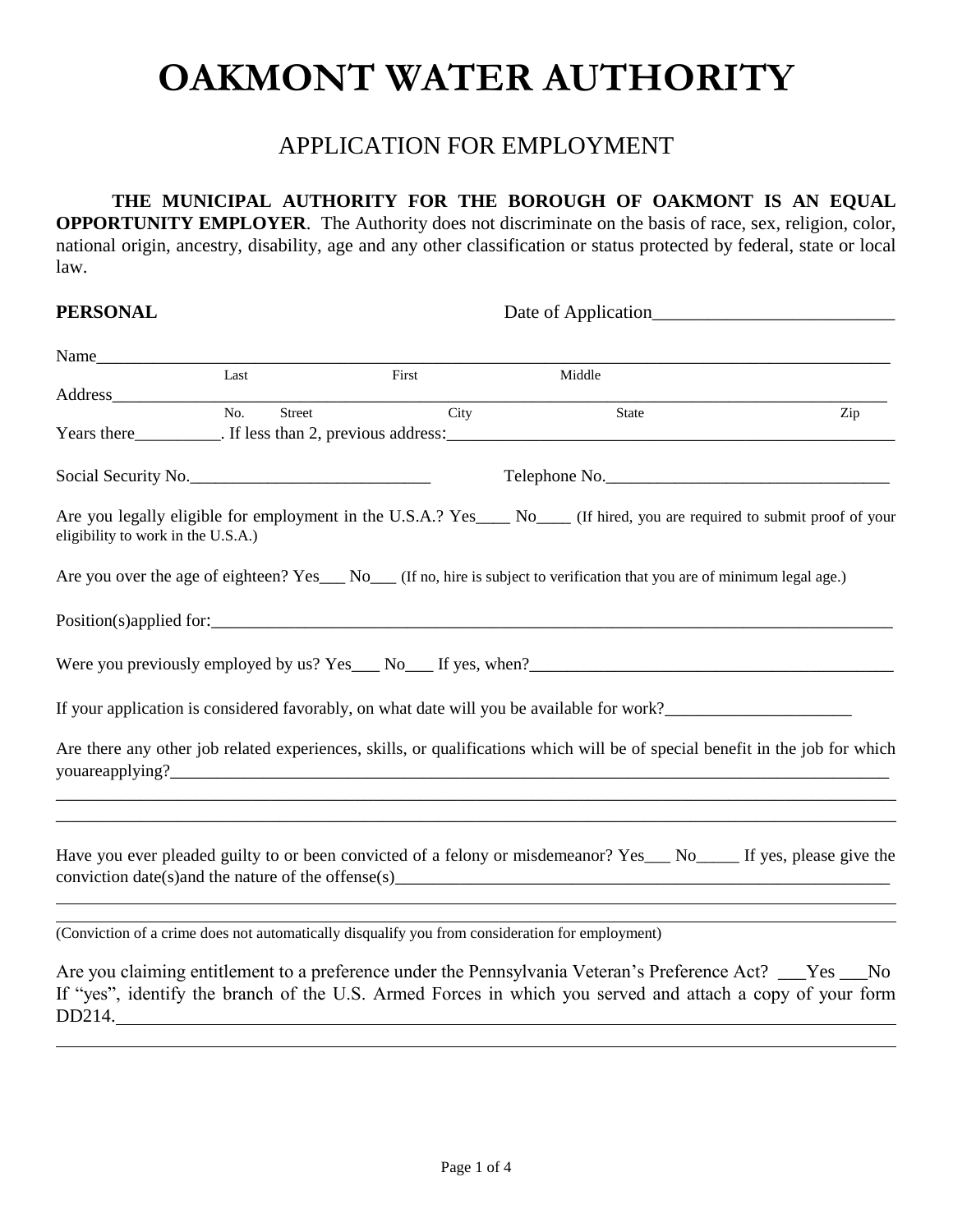## **EMPLOYMENT HISTORY**

## **List below present and past employment, beginning with your most recent**

| Name and Address of Company<br>and Type of Business | <b>From</b> |    | To          |                            | <b>Weekly</b><br><b>Starting</b><br>Salary | Weekly<br>Last<br><b>Salary</b> | <b>Reason for</b><br>Leaving | <b>Name of Supervisor</b> |
|-----------------------------------------------------|-------------|----|-------------|----------------------------|--------------------------------------------|---------------------------------|------------------------------|---------------------------|
|                                                     | Mo.<br>IYr. | Yr | Mo.<br>IYr. | Yr                         |                                            |                                 |                              |                           |
|                                                     |             |    |             |                            |                                            |                                 |                              |                           |
|                                                     |             |    |             | Describe the work you did: |                                            |                                 |                              |                           |
|                                                     |             |    |             |                            |                                            |                                 |                              |                           |
| <b>Telephone</b>                                    |             |    |             |                            |                                            |                                 |                              |                           |

**2**

| Name and Address of Company<br>and Type of Business | <b>From</b>                |    | To          |    | Weekly<br><b>Starting</b><br>Salary | Weekly<br>Last<br><b>Salary</b> | <b>Reason for</b><br>Leaving | Name of Supervisor |
|-----------------------------------------------------|----------------------------|----|-------------|----|-------------------------------------|---------------------------------|------------------------------|--------------------|
|                                                     | Mo.<br>IYr.                | Yr | Mo.<br>IYr. | Yr |                                     |                                 |                              |                    |
|                                                     |                            |    |             |    |                                     |                                 |                              |                    |
|                                                     | Describe the work you did: |    |             |    |                                     |                                 |                              |                    |
|                                                     |                            |    |             |    |                                     |                                 |                              |                    |
| Telephone                                           |                            |    |             |    |                                     |                                 |                              |                    |

**3**

| ື                                                   |                            |    |     |    |                                     |                                 |                              |                           |
|-----------------------------------------------------|----------------------------|----|-----|----|-------------------------------------|---------------------------------|------------------------------|---------------------------|
| Name and Address of Company<br>and Type of Business | <b>From</b>                |    | To  |    | Weekly<br><b>Starting</b><br>Salary | Weekly<br>Last<br><b>Salary</b> | <b>Reason for</b><br>Leaving | <b>Name of Supervisor</b> |
|                                                     | Mo.                        | Yr | Mo. | Yr |                                     |                                 |                              |                           |
|                                                     |                            |    |     |    |                                     |                                 |                              |                           |
|                                                     | Describe the work you did: |    |     |    |                                     |                                 |                              |                           |
|                                                     |                            |    |     |    |                                     |                                 |                              |                           |
| <b>Telephone</b>                                    |                            |    |     |    |                                     |                                 |                              |                           |

**4**

| Name and Address of Company<br>and Type of Business | <b>From</b>                |    | To  |    | Weekly<br><b>Starting</b><br>Salary | Weekly<br>Last<br><b>Salary</b> | <b>Reason for</b><br>Leaving | <b>Name of Supervisor</b> |
|-----------------------------------------------------|----------------------------|----|-----|----|-------------------------------------|---------------------------------|------------------------------|---------------------------|
|                                                     | Mo.                        | Yr | Mo. | Yr |                                     |                                 |                              |                           |
|                                                     |                            |    |     |    |                                     |                                 |                              |                           |
|                                                     | Describe the work you did: |    |     |    |                                     |                                 |                              |                           |
|                                                     |                            |    |     |    |                                     |                                 |                              |                           |
| <b>Telephone</b>                                    |                            |    |     |    |                                     |                                 |                              |                           |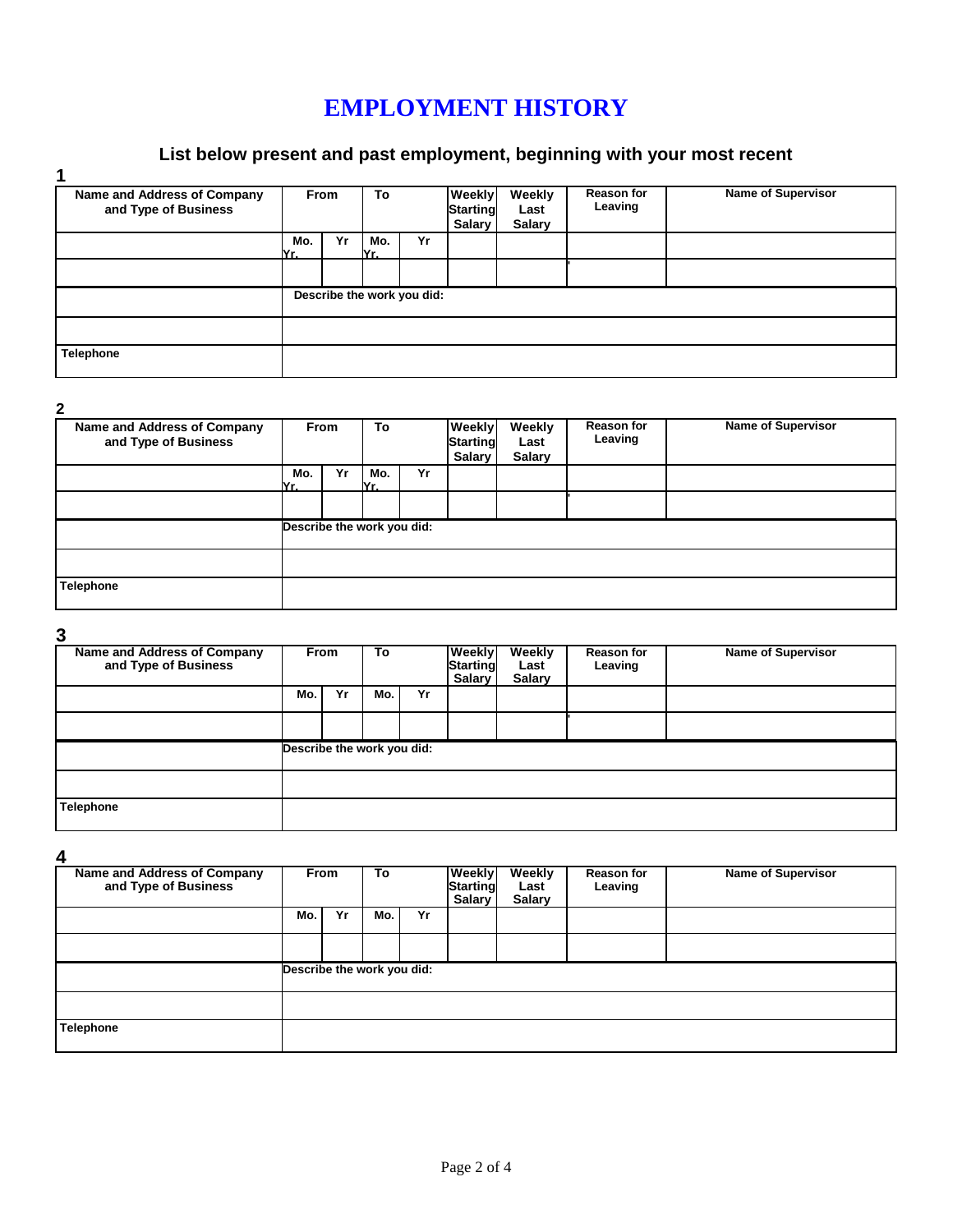## **RECORD OF EDUCATION**

|                                                    | <b>Name and Address</b><br>of School | <b>Circle</b><br><b>Last Year</b><br><b>Completed</b> | <b>Course of Study</b> | Did you<br>Graduate?  | List<br><b>Diploma or Degree</b> |
|----------------------------------------------------|--------------------------------------|-------------------------------------------------------|------------------------|-----------------------|----------------------------------|
| High<br><b>School</b>                              |                                      | 1/2/3/4                                               |                        | Yes<br>No             |                                  |
| <b>College</b>                                     |                                      | 1/2/3/4                                               |                        | Yes<br>No             |                                  |
| <b>Technical-</b><br><b>Trade</b><br><b>School</b> |                                      | 1/2/3/4                                               |                        | Yes<br>N <sub>o</sub> |                                  |
| <b>Other</b>                                       |                                      | 1/2/3/4                                               |                        | Yes<br>No             |                                  |

#### **PERSONAL REFERENCES (Not Former Employers or Relatives)**

| <b>Name and Address</b> | Occupation | <b>Telephone</b> |
|-------------------------|------------|------------------|
|                         |            |                  |
|                         |            |                  |
|                         |            |                  |

**May we telephone you to follow up on this application at home? Yes\_\_\_ No\_\_\_** If yes, what is the best time to call?

| May we telephone you to follow up on this application at work? Yes | No l |
|--------------------------------------------------------------------|------|
| If yes, what is the best time to call?                             |      |
| If yes, what is your business telephone number?                    |      |

#### PLEASE READ CAREFULLY BEFORE SIGNING

My signature below indicates that I have read the Oakmont Water Authority's Application for Employment and I understand and agree to the following:

1. I hereby certify that the information provided by me in this Application of Employment is true and complete. If I am hired, the discovery of false information provided or relevant material information omitted – no matter when discovered – may result in the immediate termination of my employment.